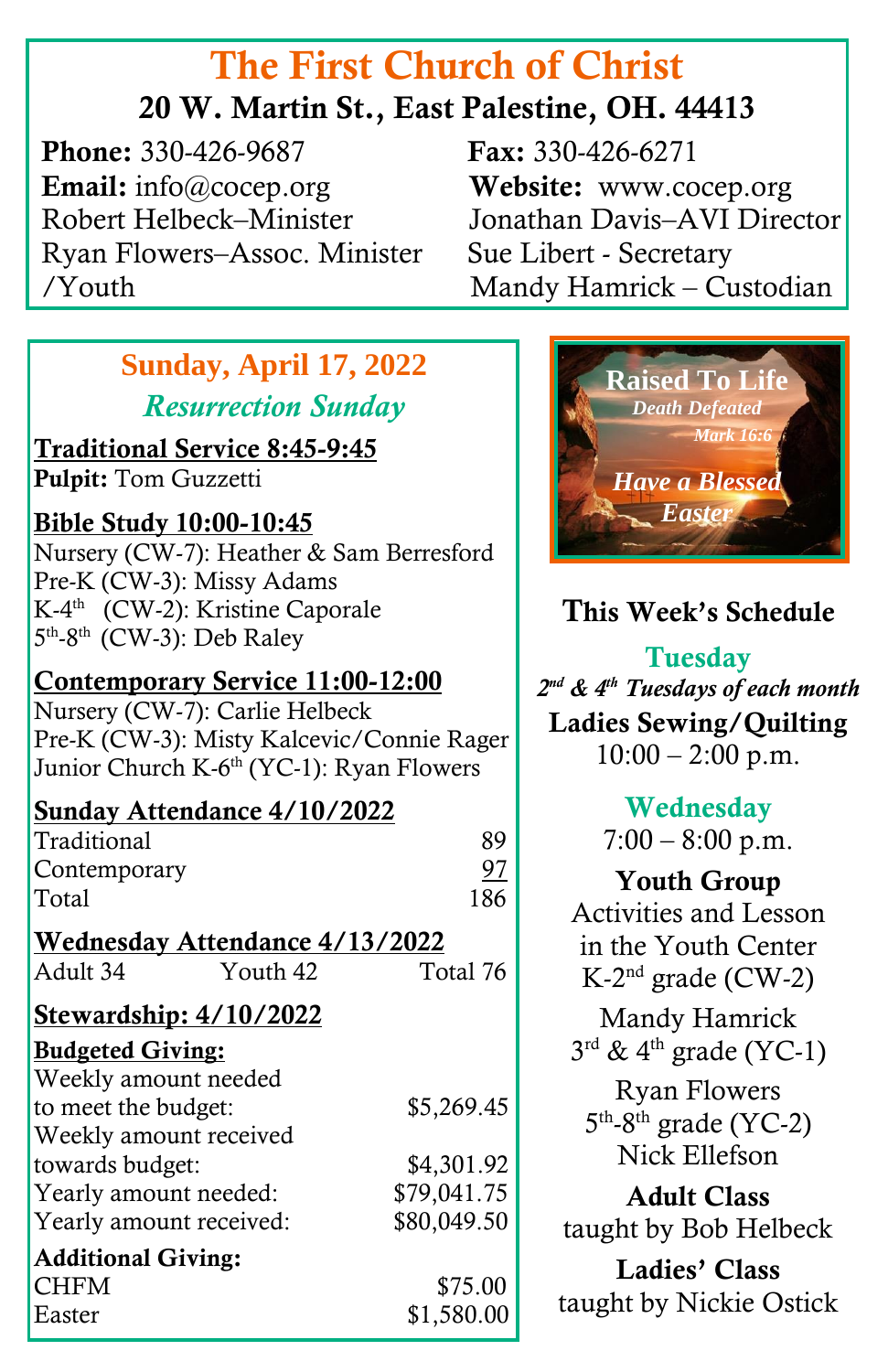# **Resurrection Sunday**

10-10:45 a.m. Join us for Food & Fellowship in Century Hall. **Please Note:** The youth will be singing a couple songs for Easter before the  $2<sup>nd</sup>$  service. Be sure to be here in the auditorium a few minutes early to hear them.

### **SPECIAL EASTER OFFERING**

recently with a Special Easter Offering envelope enclosed. If you This year the board has designated the money to go to Caring Hands to purchase a small building that we can put in our parking lot to help store the carts and buggies. The cost of the shed is estimated to be \$3,500 to \$4,000. A newsletter went out did not receive a newsletter there are some available on the Welcome Center with the envelope.

Please prayerfully consider what you can do to help. Thank you.

## **NEXT SUNDAY, APRIL 24 IS DECISION DAY**

 Many of us tend to put things off. We know we need to do something, and we will, but not just yet. Sometimes we need a little encouragement.

So, we have set **APRIL 24** as **DECISION DAY.**  Do you have a DECISION to make for the Lord?

### **Do you need to:**

- Be baptized.
- Join the church.
- Make some sort of change.
- Volunteer.

• Start giving as you have prospered. **COMMIT TO DO IT ON OR BEFORE APRIL 24**

### *A Special Thank You to…*

 Pat Hillyer and Kathryn Potyonek, for the special gifts they donated to our Baby Ministry. We also would like to thank all the ladies that helped get the

Quilting/Sewing Ministry back up since the Covid pandemic.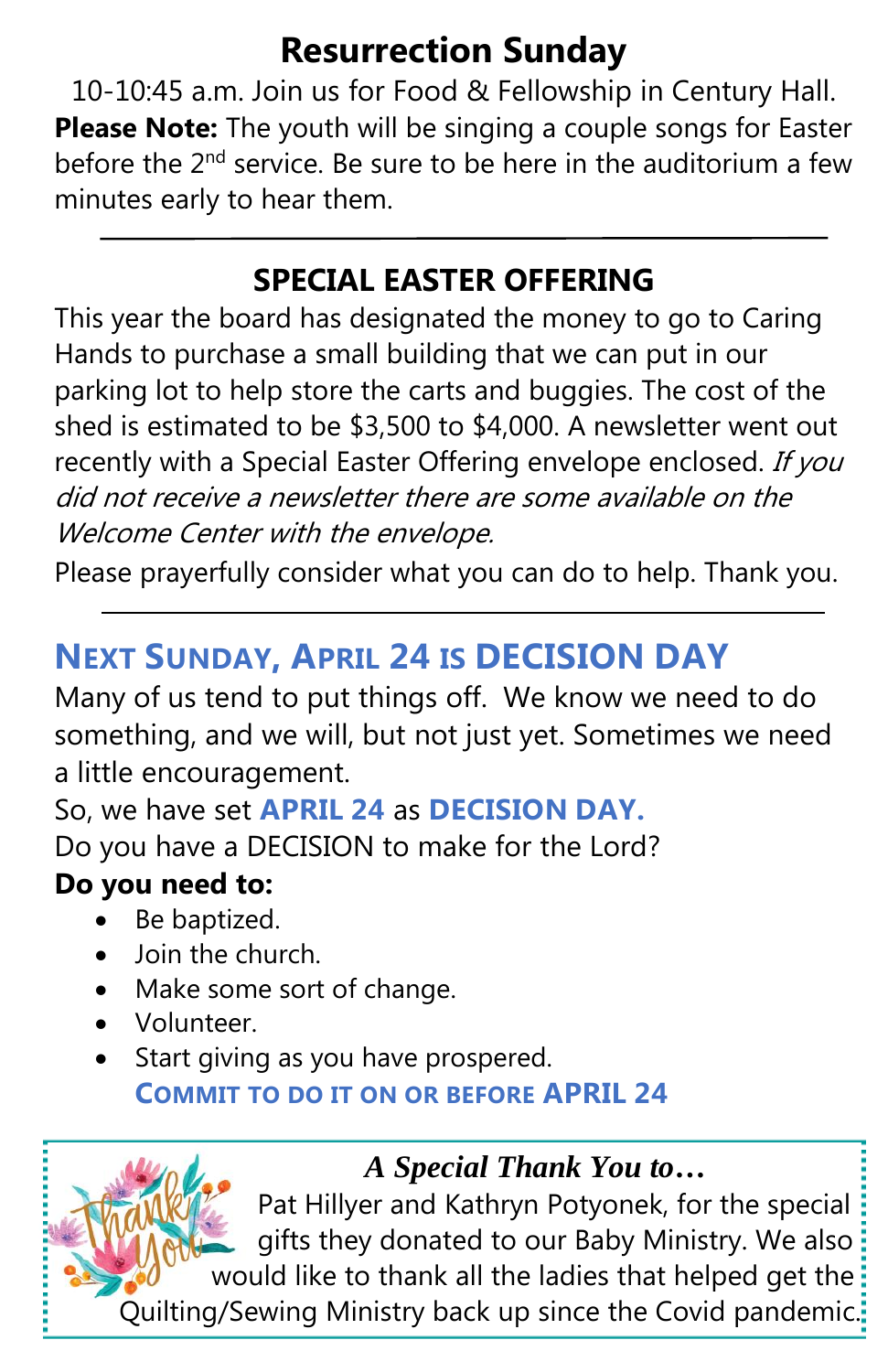

 **4/19** Chrissy Rauch **4/18** Samantha Baird Rachel Gumble James Burley-Jackson **4/21** Presley Beight Theo Runnion **4/22** Ed Stackpole

Deanna Conkle

 Gavyn LaGroux **4/23** Brady Brubaker



**4/17** Jim & Linda Conkle **4/20** Peter & Ashley Ellefson **4/21** Brandon & Paige Runnion **4/22** Tony & Diana Holzer **4/23** Glenn & Donna Dunn Dave & Julie Crowe

**PLEASE REMEMBER IN PRAYER…**

**Our country & its leaders; our military; first responders; law enforcement officers; shutins; kids in school & college; those affected by Covid those travelling for their jobs & the people of Ukraine**

**Unspoken Request** *personal & health issues.* **Mike McCoy** *is recovering from heart valve replacement surgery. (Diane Earnest's brother)* **June Boley** *was taken off the liver transplant list and is doing some better.*

**Albert Kincaid** *has an infection back in his leg.* **Ursula Hallmark** *will be having surgery for cancer. (Barb Guzzetti's mother)*

**Chris Ferris** *has an aggressive form of cancer.* **Jarrod Peters** *has celiac's disease and Barrett's esophagus. (Jeanne Harris's nephew)*

**Robert May** *is in Steubenville Hospital. He is bleeding from his kidneys. (Karen Baker's friend)* **Connie Rager** *She is cancer free.*

**Unspoken Request** *for health.*

**Shirley Wilson** *is at home recovering from knee surgery on April 13 th .*

**Bob Kunkle** *is recovering from surgery on his right hand. (Butch & Sue Libert's nephew)* **George Clemmer** *was diagnosed with leukemia. (Karen Baler's uncle)*

## **Our Sincere Christian Sympathy is extended to…**

*Gerry Smith and family, upon the death of Gerry's husband, Ken Smith, on April 12th . His services were held yesterday. Please keep Gerry and family in your prayers.*



#### **Congratulations & Welcome to…**

Raleigh McIntosh, Heather, and Donavan who were baptized into Christ on Sunday, April 10. **Address:** 4630 Bentwood Dr., New Waterford, OH. 44445 &

Joshua Hill, who was baptized into Christ on Friday, April 15 and to Tonya Hill, who was baptized previously and transferred her membership here on April 15. **Address:** 49611 Quay Rd., Negley, OH. 44441

Remember to update your bulletins